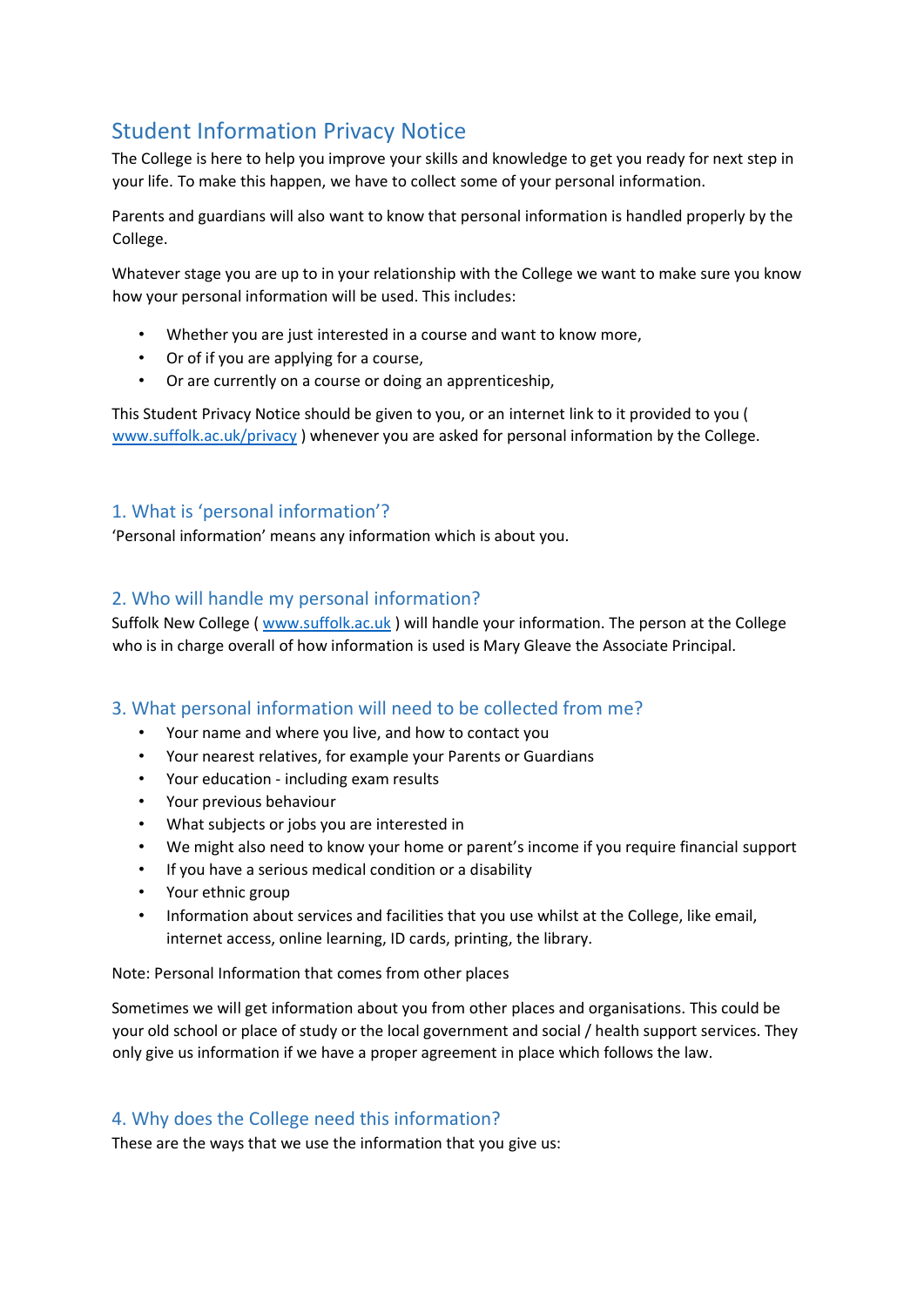- 1) If you are interested in a course or to ask us a question, we will need to contact or talk to you to give you a reply.
- 2) When you apply, the College needs this information to help us put you on the right course.
- 3) We need to make sure you and other students are safe and have the best experience at the College.
- 4) We need to track and record your learning activities, attendance, marks and assessments, and other things linked to your learning and skills improvement.
- 5) We also need to make sure that all students, whatever their ethnic group, have the same chance of success, and that no one is discriminated against.
- 6) The College needs to record information about all students and how they do, to help us check ourselves and make changes to our ways of working, to help more students achieve in the future.
- 7) The government and examination boards ask the College to send them information about you to make sure we can get funding to help pay for your course and have you entered for any exams you will need to do.
- 8) If your course involves trips, we will need information to make bookings and arrange access to places which have security rules or need to register any visitors they have.
- 9) The College also needs to follow the law for example we must do credit cards checks for anyone paying for a course.
- 10) If you apply for a bursary, we will need information about your money and family income to help us work out what support you can be given.
- 11) Information on medical issues and disabilities are important, so the College is aware of any dangers or risks to your health or safety. It can also help us get funding from the government to provide you with more support.
- 12) If something serious happens, we might need to share information with the Police or the Emergency services to protect you and other students and staff at the College.
- 13) We also collect information to help plan activities, clubs, teams and events at the College which students will find enjoyable and interesting so we can improve the student experience.
- 14) We will also need to use your personal information to help us monitor and control the services you use at the College to make sure you are following our rules and that the services are working correctly.
- 5. What legal reason does the College have to collect this information?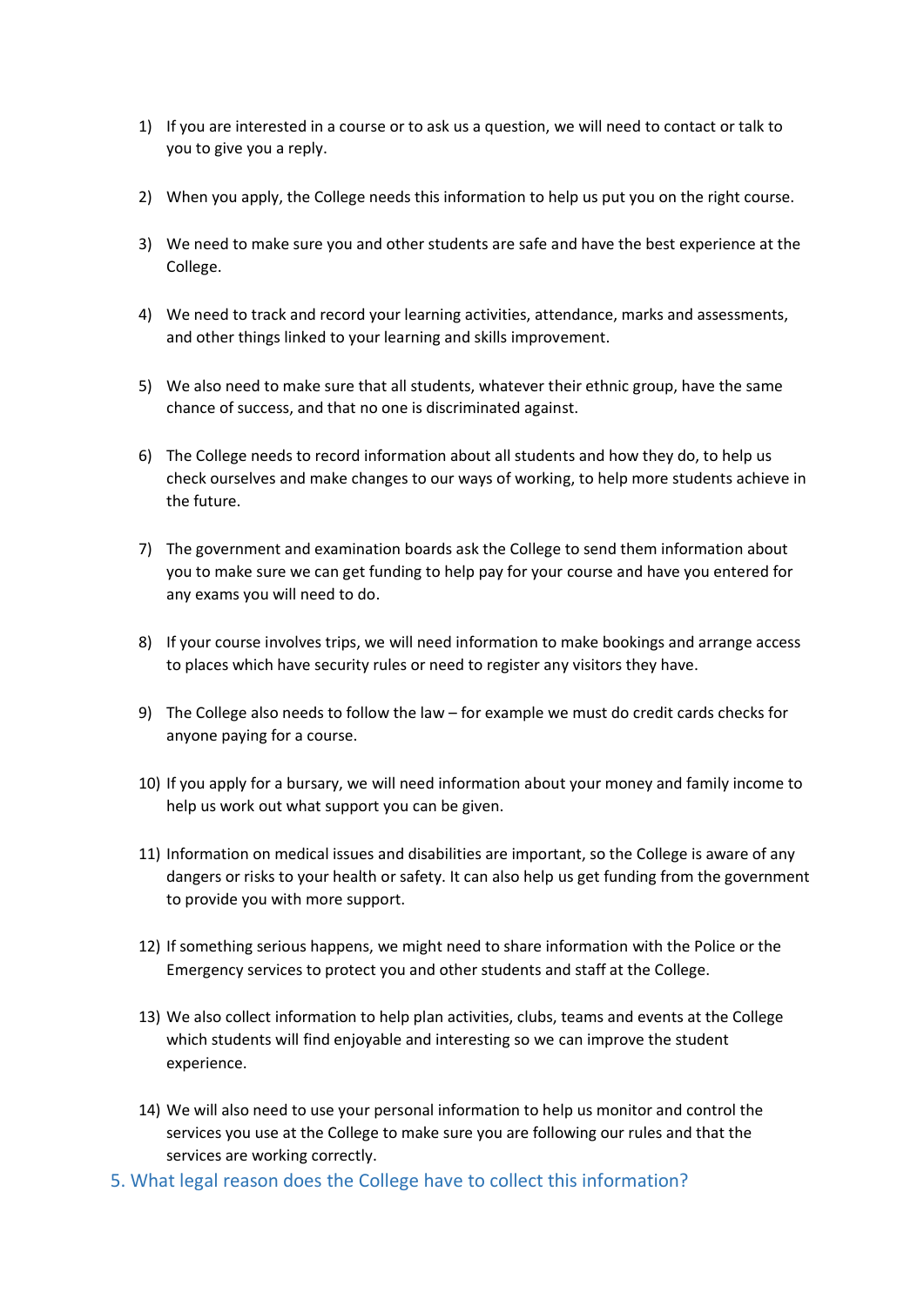#### **1) When you are looking for options and enquiring about the College:**

We will use your permission (consent) to handle your information.

## **2) When you are applying for a course at the College:**

When you are applying, we have an interest in this information because without it we would not be able to continue with your application. This is called having a 'legitimate interest'.

If you tell us that you don't want us to use your information any more, then we will have to stop your application.

#### **3) When you are enrolled on a course at the College:**

When you become a student at the College, you will need to sign a Learning Agreement, which means that the College will agree to provide you with access to a course in return for you agreeing to do some things like go to class, and complete your work on time.

Information we store and use about you during your time at the College will be needed for this agreement to work, just like a contract.

So our legal reason to use this information will be a 'contract'.

## **4) When you have left the College:**

Some key information about you will be stored at the College after you leave. This will be about who you are, what you studied, your grades, your ethnic groups and other information about the support you needed at the College.

This will be stored so that the College can keep a record of how we help Ipswich and Suffolk over the years to improve the number of people with skills and qualifications. It will also help us make improvements and plan for future courses.

We also need to show how well we are using government funding to support students and the local community. This is called the 'public interest'.

Sometimes, people who studies at the College before need us to give them a record of the qualification they got – for example, if they lost a certificate.

These are all 'legitimate interests' so this is our legal reason for holding onto some of your personal information.

We also have to hold onto payment information to follow the law for up to 7 years. 6. Who will my personal information be shared with?

• Your information will be used inside the College by support staff and tutors to do all of the jobs linked to you and your course.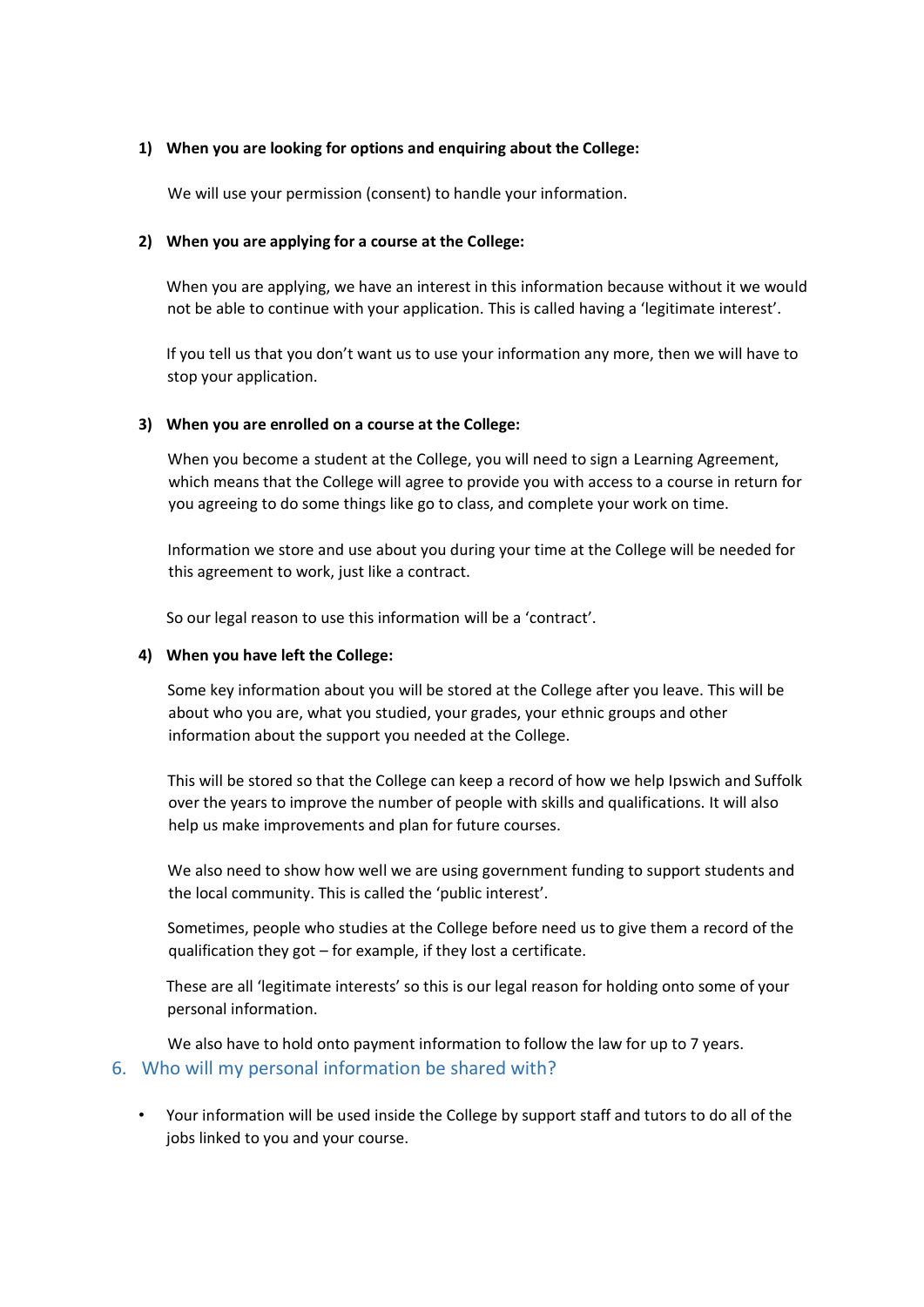- We might also need to share your personal information with the government, exam boards, universities and other organisations, and in some cases the Police and Emergency Service
- Your old school or where you studied before might need your personal information so that they can prove to the government that you stayed in education or training until you reached the age of 19.
- The College also provides information to organisations, companies and charities that we work with to provide services to support you in your learning, or to provide you with a service at the College like cashless payment cards for food or free meals.
- If your course involves a trip abroad or a visit to another location/event, we might need to share personal information so we can make a travel booking or to allow that location/event to do a security check.
- When you are under the age of 18 at the start of an academic year, some of your personal information will be shared with your Parents or Guardians for that full year.

When you are 18, then they will no longer have access to this information from the start of the next academic year.

# 7. References

If you apply for a job you might be asked for an 'Employer Reference' or need to provide names of people who can be asked to give a 'Character Reference' as part of your application.

Also, you might be asked to prove where you studied and what qualifications you have.

## **For proof of study (which we treat as being an 'Employer Reference'):**

You must contact the College on this email address (studentsupport@suffolk.ac.uk) to let us know that a reference is needed and who by. Once we know a reference is required, if the College is contacted by that company, person or recruitment agency, we will ONLY provide two bits of information:

- 1) When you were a student we will provide you start and end dates
- 2) What you studied and what qualifications you received

If you don't let us know that a reference request might be sent to us, **we cannot guarantee that we will provide the reference**, because we will need to do more checks to make sure that the request is genuine. If we cannot make sure that the request is genuine, we won't respond.

#### **For a 'character reference':**

The College will not provide personal character references. You may choose to give the name of your tutor(s), but if they respond then it will be as a personal reference - where they are saying what their views about you are - and will not be an official College statement.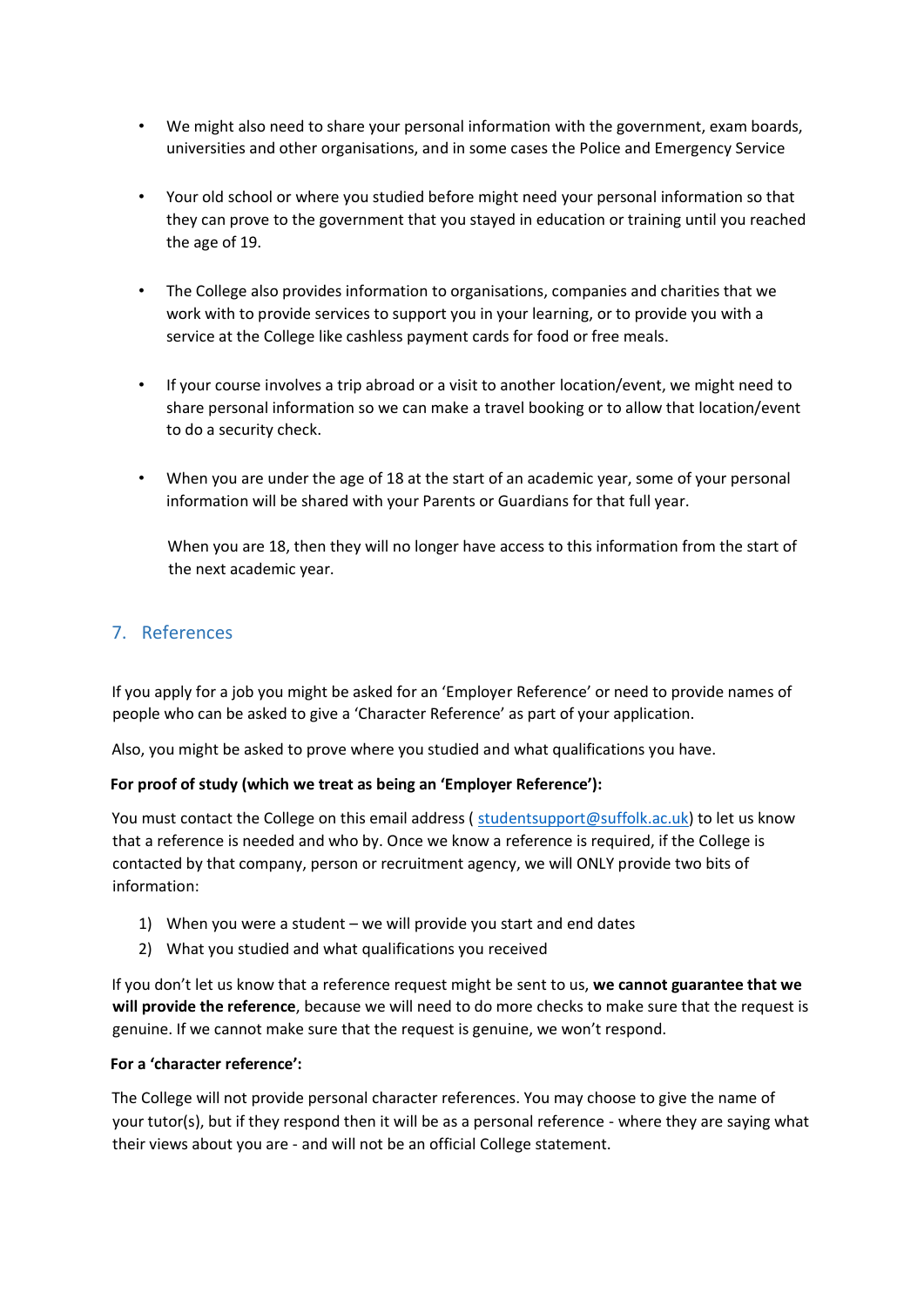# 8. What rights do I have about my personal information?

- You have the right to know what personal information will be used, how, who will access it, and how long we will hold onto it for. You should be told or given information about this when the information is collected.
- You have the right to ask to see your personal information that the College has and the College will have 30 days to get back to you with a response.
- You also have the right to ask us to correct any wrong or incorrect personal information we hold about you.
- You can also ask us to erase your personal information if it is no longer required for any reason that the College has for holding onto that information.
- You can ask for an copy of your information as a computer file like Word or Excel.
- You can ask us to stop doing something with your information or stop using it for a particular reason or purpose that matters to you.
- You have the right to know if any decisions are made about you using computer software. If this is happening, then you have the right to ask that the decision or result given by the computer is checked by someone.

You should know that the College does have software that can 'guess' your future qualification grade, but we always have that grade reviewed by a tutor or another person.

## **One thing to remember though is that the above rights might not be available to you in all situations.**

The College will always explain why a request or right cannot be given to you in each case, and will make sure that each situation is checked before actions are taken.

For example:

- If you are a current student and want to complete, then we cannot erase your data because if we do, you could no longer study at the College.
- Sometimes, if we stop a process that uses your personal information, you may not get funding or support from the College or some other government department, so we would let you know if this might be the result of stopping a process.
- If you ask for information about an issue or incident at the College which involves other people or other students, we might not be able to hand over that information because it might put those people at risk, or reveal their personal information.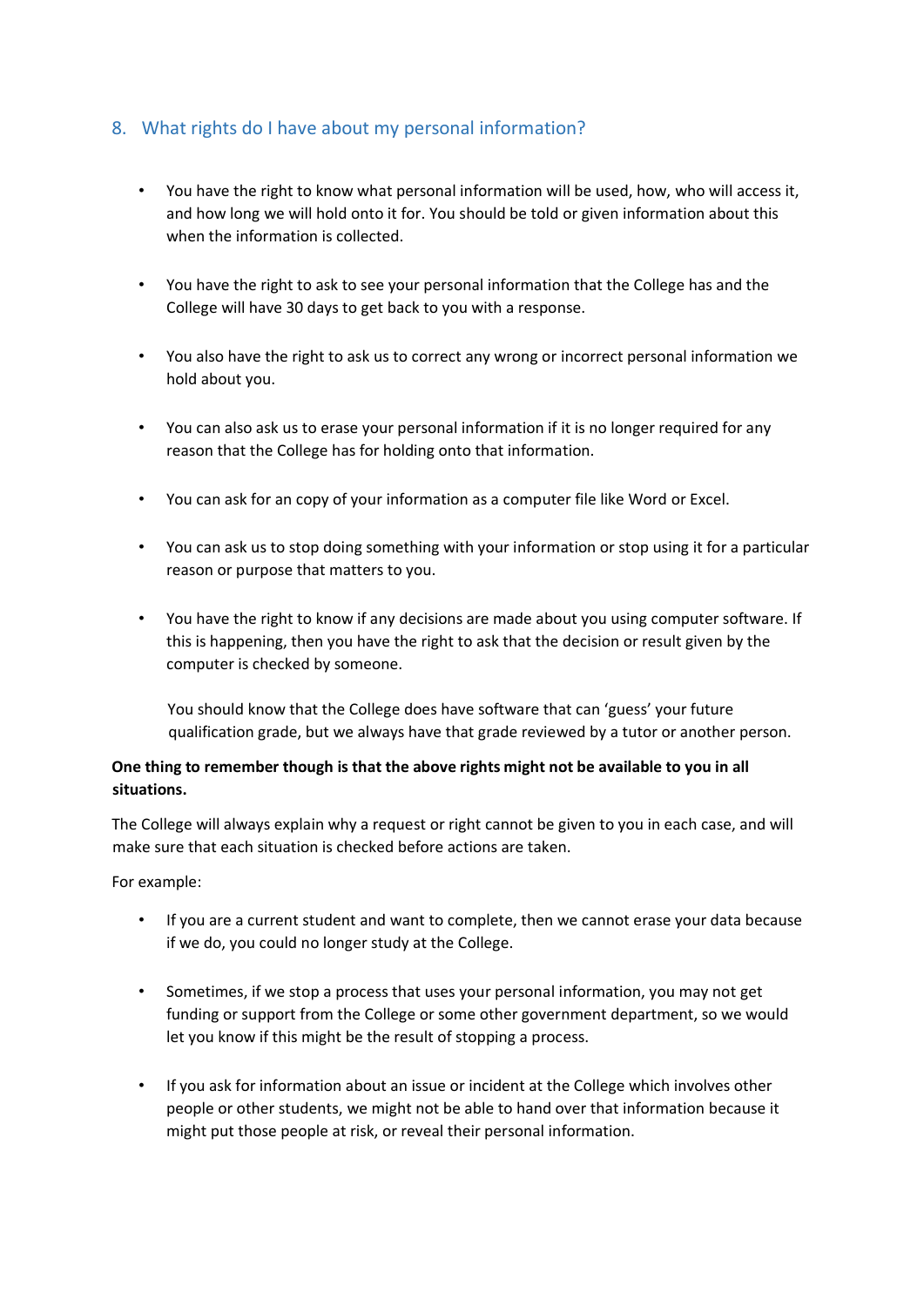- If you do an exam, and want to know your results, then we might refuse to give you the results until the date set for the results to come out by the exam board.
- Sometimes, it might not be possible to give you a copy of electronic information if the software or service we use prevents or makes it very hard to extract this information – we will instead make reasonable efforts to do what we can.

## 9. How long is my information kept?

#### 1) **When you are looking for options and enquiring about the College:**

We will hold onto your information for one year, even if you don't follow through by applying for a course.

#### 2) **When you are applying for a course at the College:**

We will hold onto your information for one year, even if you don't follow through by enrolling for a course.

#### 3) **When you are enrolled on a course at the College:**

We will hold onto your personal information and collect new information for as long as you are on the course.

#### 4) **When you have left the College:**

We will hold onto some personal information forever or for 7 years because of the reasons that have been explained before.

The College has a full list of every sort of information we use, and how long we keep each one for. You can ask for a copy of this list.

#### 10. Who can I contact if I have any queries about the information held?

Each service point will have a manager or supervisor who can be queried. Alternatively, you can also contact the College's Designated Data Controller via this email address [dataprotection@suffolk.ac.uk](mailto:dataprotection@suffolk.ac.uk)

## 11. Will my data be transferred outside of the EEA (European Economic Area)?

The College does not in the normal course of operation transfer data outside of the EEA, although where we make use of cloud services such as Microsoft or Google, we ensure that the companies involved provide GDPR compliance contract clauses or follow equivalent standards. The College will follow government guidelines as regulations change following the end of UK membership of the EU and its impact on Data Protection regulation.